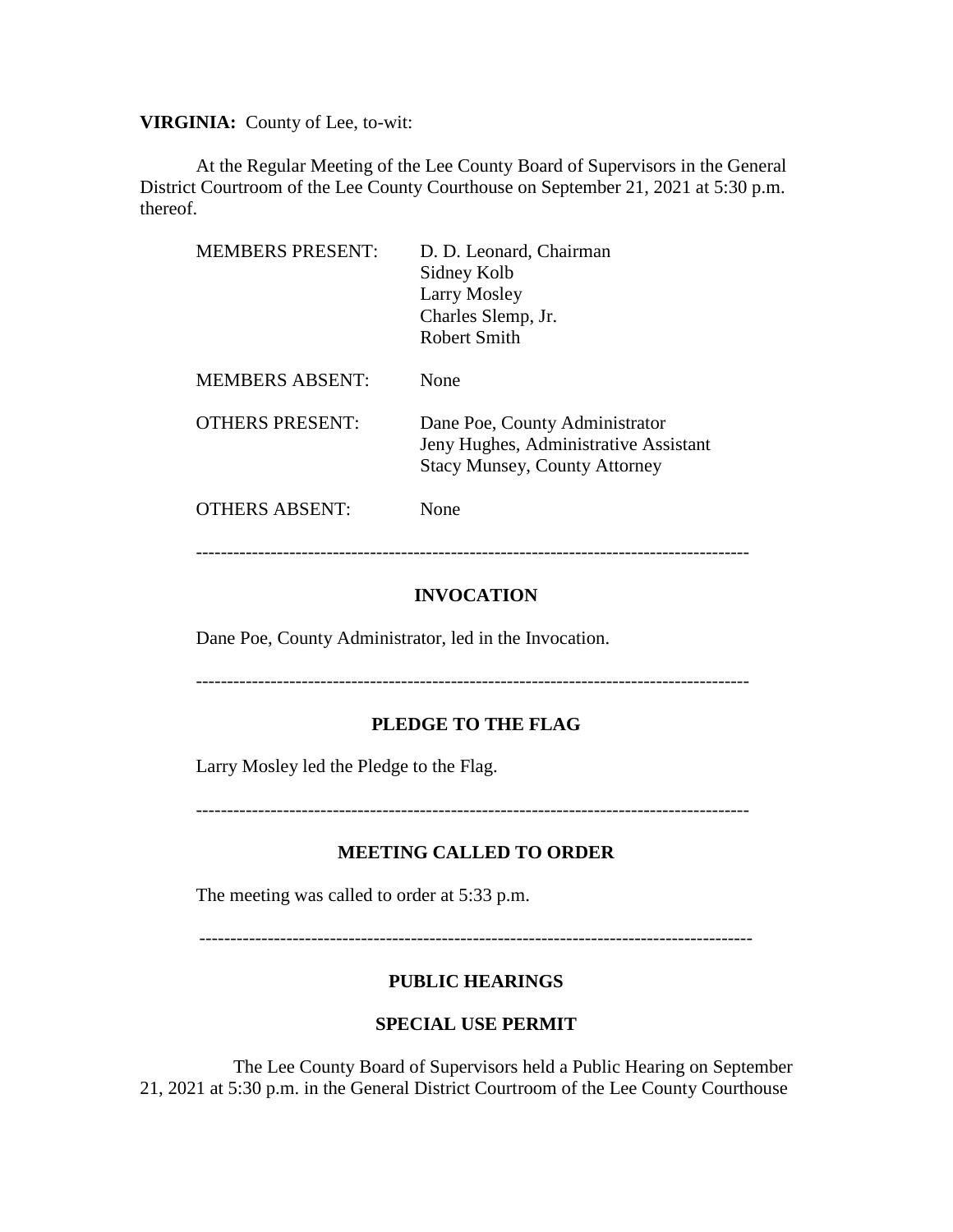located in Jonesville, Virginia to solicit input on a Special Use Permit request. Lillian C. Richmond has applied for a Special Use Permit to allow a Child Care Center (Family Day Care Home) in an R-1, Single Family Residential District. The property is located approximately 2 miles east of Jonesville in the Fincastle Heights Subdivision at 214 Sexton Rd, off of Routes 930, Poteet Rd. and Route 931, Fincastle Heights Rd. The property consists of approximately .344 acres of land (Tax Parcel 54D-(1)-D, 8).

-----------------------------------------------------------------------------------------

Mr. Poe reported there were no objections received and the Planning Commission voted to recommend approval.

The Chairman opened the floor for public comment.

There was no public comment.

-----------------------------------------------------------------------------------------

The Chairman closed the floor for public comment.

-----------------------------------------------------------------------------------------

It was moved by Mr. Mosley, seconded by Mr. Kolb, to approve the Special Use Permit to allow a Child Care Center (Family Day Care Home) in an R-1, Single Family Residential District. Upon the question being put the vote was as follows.

VOTING AYE: Mr. Kolb, Mr. Leonard, Mr. Mosley, Mr. Slemp, Mr. Smith

-----------------------------------------------------------------------------------------

#### **DEPARTMENT REPORTS**

Written departmental reports for Community Development and the Works Program were included in the packet.

-----------------------------------------------------------------------------------------

#### **CONSTITUTIONAL OFFICERS**

## **TREASURER'S REPORT**

The Treasurer's Report for the month of August 2021 was submitted as follows: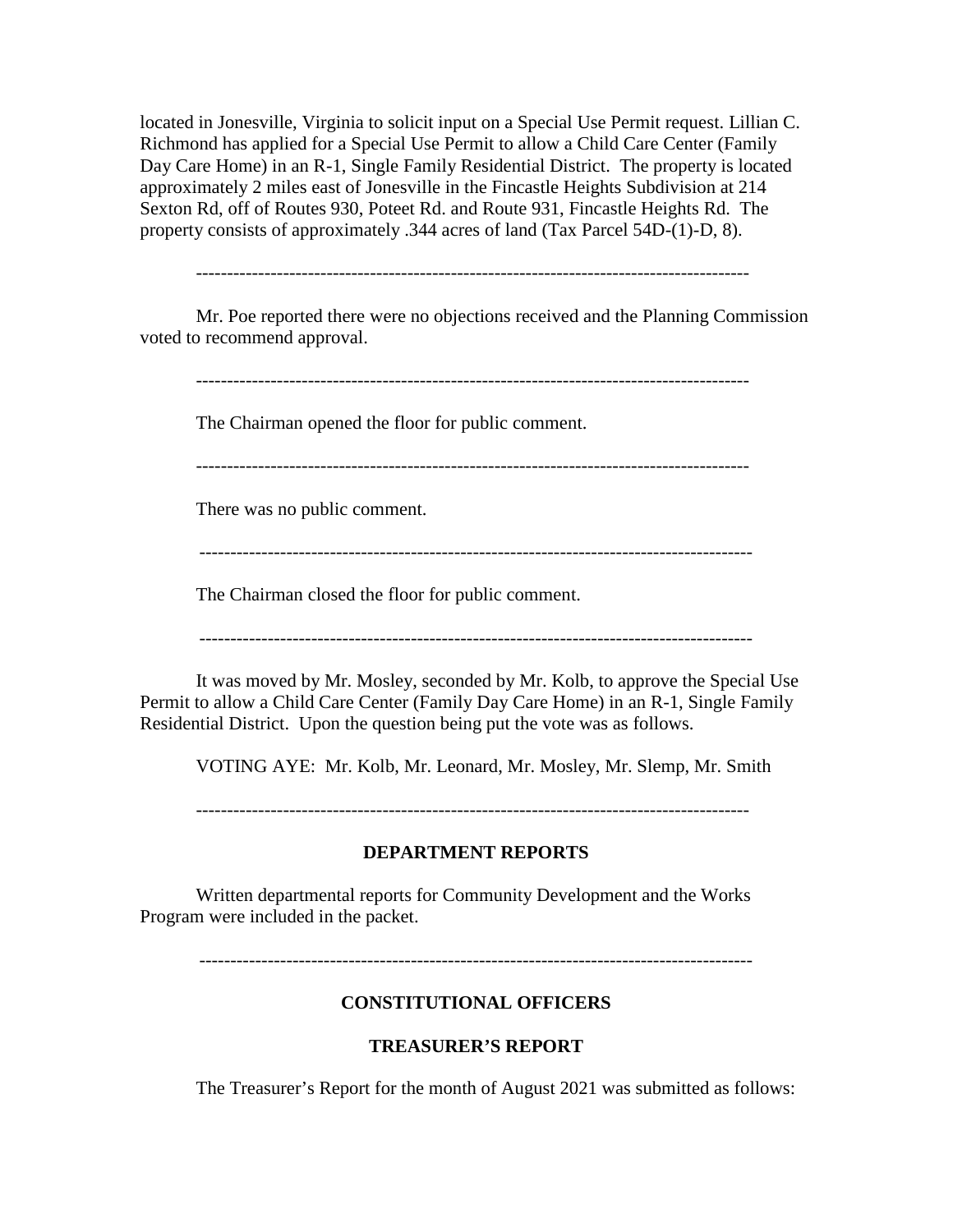| Revenues                            | \$4,518,849.43    |
|-------------------------------------|-------------------|
| Expenditures                        | \$6,349,125.12    |
| General Fund                        | $\$$ 9,272,189.65 |
| <b>Total Assets and Liabilities</b> | \$13,174,507.46   |
|                                     |                   |

-----------------------------------------------------------------------------------------

# **PUBLIC EXPRESSION**

The Chairman opened the floor for public comment and advised that each speaker would be limited to a three-minute time-period for individuals, and five-minute timeperiod for a group.

-----------------------------------------------------------------------------------------

Amy Fannon, Extension Agent, introduced the new Extension Office employee Andrea Hobner.

-----------------------------------------------------------------------------------------

Andrea Haubner, Family and Consumer Science Extension Agent, stated that she would be serving both Lee and Scott Counties. She stated that her job is to address health and wellness needs through educational programming such as food preservation, cooking, and financial education. She gave an update on the upcoming classes she would be conducting.

-----------------------------------------------------------------------------------------

Mr. Kolb asked how this program is being marketing.

-----------------------------------------------------------------------------------------

Ms. Haubner stated ads are run on Facebook, in newspapers and flyers are distributed.

-----------------------------------------------------------------------------------------

Mr. Kolb asked if there is anything the County can do to help by sharing on Facebook.

-----------------------------------------------------------------------------------------

Ms. Haubner stated that anyway to get the word out would help.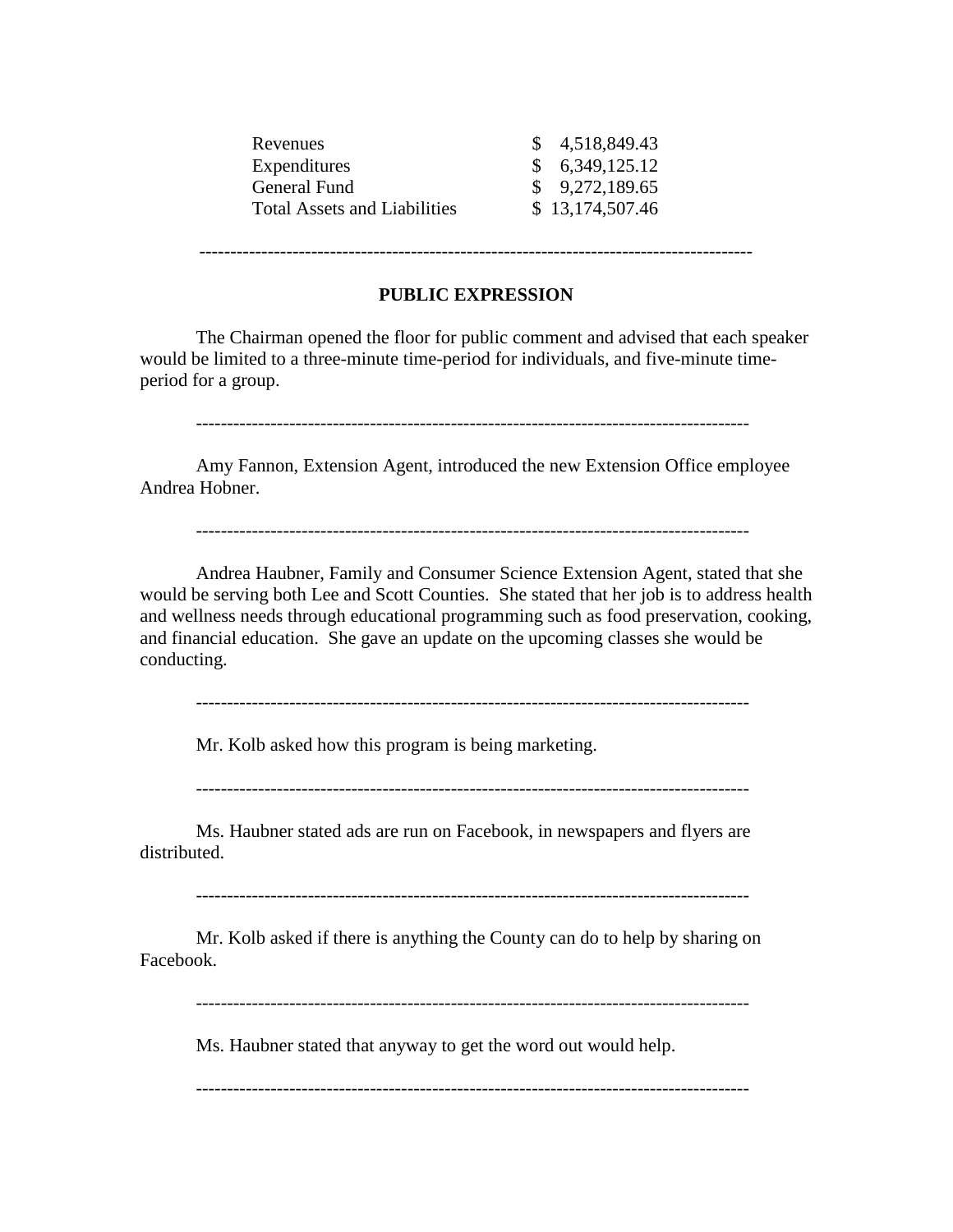#### **APPROVAL OF MINUTES**

It was moved by Mr. Kolb, seconded by Mr. Smith, to approve the minutes of the August 17, 2021 Regular Meeting and August 25, 2021 Recessed Meeting. Upon the question being put the vote was as follows.

VOTING AYE: Mr. Kolb, Mr. Leonard, Mr. Mosley, Mr. Slemp, Mr. Smith

-----------------------------------------------------------------------------------------

#### **PAYROLL**

The County Administrator reports that payroll warrants have been issued.

### **DELEGATIONS**

# **FISCAL YEAR 2019 -2020 AUDIT REPORT SCOTT WICKHAM ROBINSON, FARMER, COX ASSOCIATES**

Scott Wickham presented the FY 19-20 audit report, stating that the County received an unmodified opinion which is a good opinion. The decline in the General Fund in the last two years is very concerning; the Board needs to be careful when it comes to passing unbalanced budgets and making sure that there is revenue to offset amendments to the budget. He reviewed the management recommendations.

-----------------------------------------------------------------------------------------

Mr. Kolb asked who gets a copy of the audit.

-----------------------------------------------------------------------------------------

Mr. Wickham stated that copies are sent to each entity in the audit, it is filed with the State and is available online with the Auditor of Public Accounts.

-----------------------------------------------------------------------------------------

Mr. Kolb stated that Social Services had the same management comment as last year and that he sent a copy to one of the board members and they had never seen an audit report. He asked if something could be put in place to make sure the board members of the entities get a copy of the report.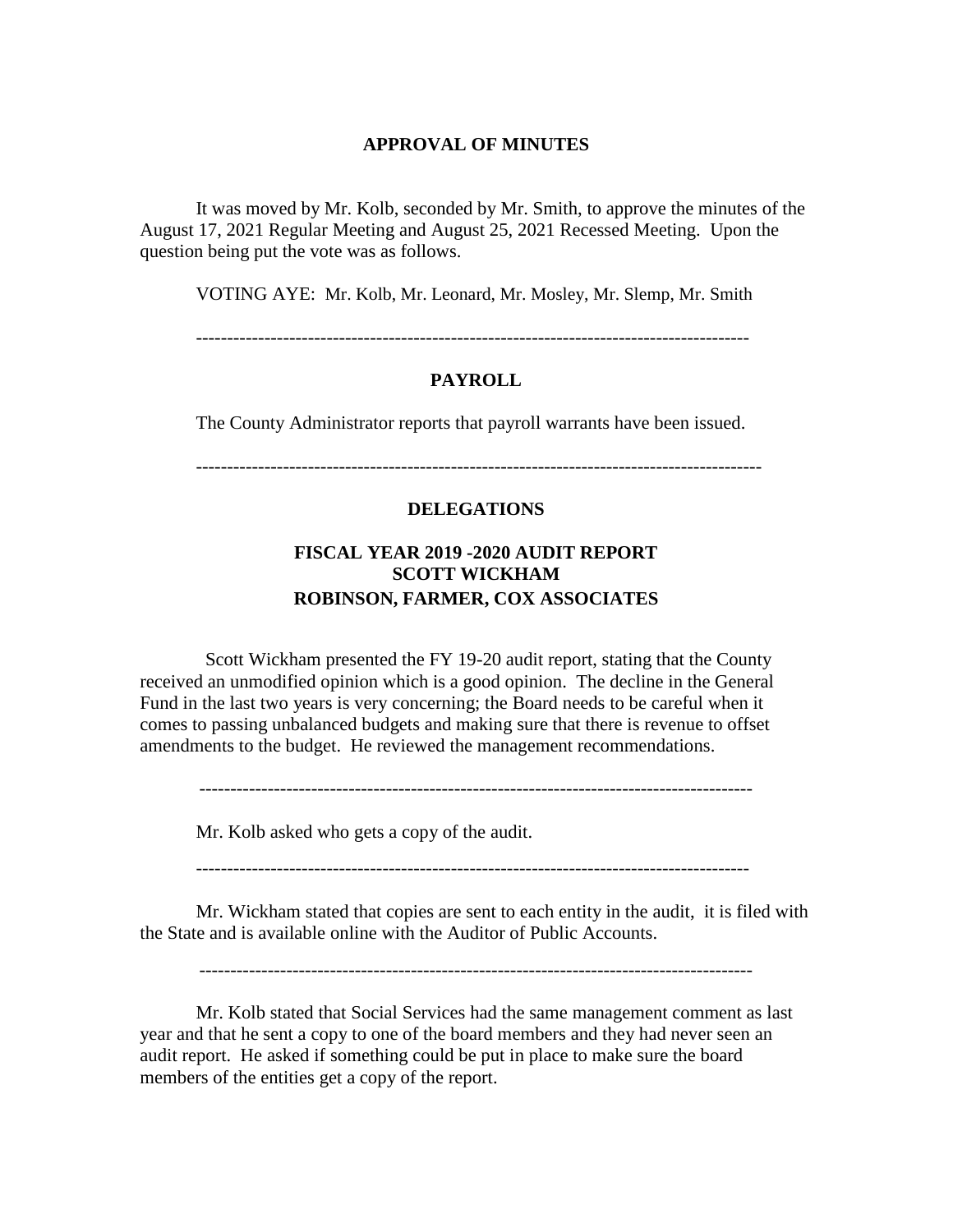-----------------------------------------------------------------------------------------

Mr. Poe stated that he would see that the boards get a copy.

Mr. Mosley stated that Workforce Development does internal audits throughout the year.

-----------------------------------------------------------------------------------------

Mr. Wickham stated that if the County could document that it would be helpful.

-----------------------------------------------------------------------------------------

# **ARPA FUNDING REQUEST BRYAN SAGE STICKLEYVILLE VOLUNTEER FIRE DEPARTMENT**

Bryan Sage, Chief Stickleyville Volunteer Fire Department, addressed the Board to request that ARPA funding be provided to the Fire Department for the purpose of obtaining needed equipment to further the objective of community safety, fire prevention and fire protection. The greatest needs of the Fire Department are Self Contained Breathing Apparatus, handheld gas monitors and an air compressor / refill station. He stated that most of the air packs used by the department are so out of date that they can no longer be inspected and the total cost for one unit is around \$10,000.00.

Mr. Kolb asked how many members are typically on a call.

Mr. Sage stated that there are sixteen members in the department, and depending on the nature of the call there are at least four members responding.

-----------------------------------------------------------------------------------------

Mr. Kolb stated that Fire and Safety Supply in Jonesville does inspections and asked if they had been contacted for inspections.

-----------------------------------------------------------------------------------------

Mr. Sage stated that the Department does utilize Fire and Safety, but they will not inspect the air bottles because they are outdated.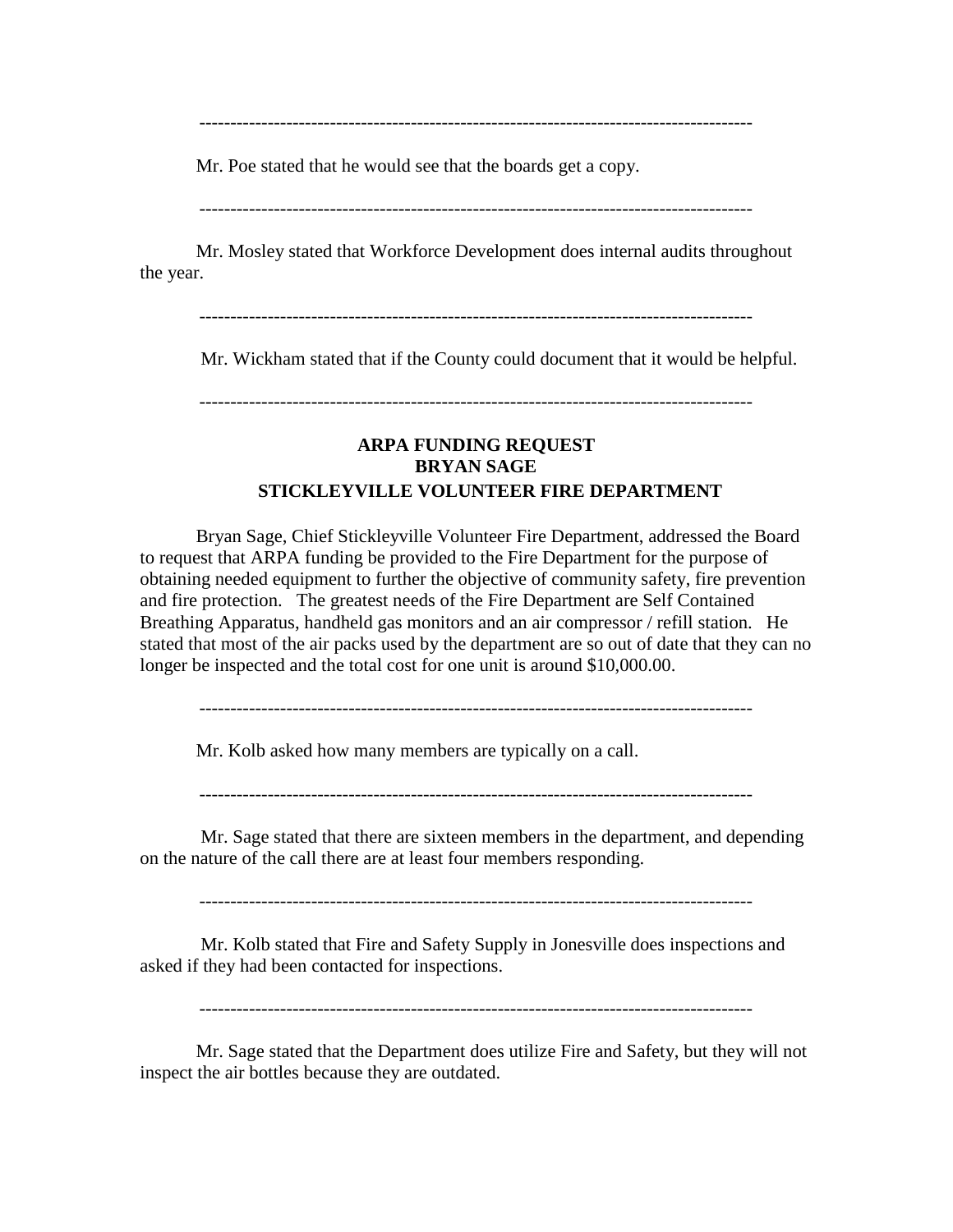#### **APPROVAL OF DISBURSEMENTS**

-----------------------------------------------------------------------------------------

It was moved by Mr. Mosley, seconded by Mr. Smith, to approve the disbursements for the month of September in the amount of \$834,810.15. Upon the question being put the vote was as follows.

VOTING AYE: Mr. Leonard, Mr. Mosley, Mr. Slemp, Mr. Smith

VOTING NO: Mr. Kolb

-------------------------------------------------------------------------------------------

#### **SUPPLEMENTAL APPROPRIATIONS**

# **COMMISSIONER OF THE REVENUE**

It was moved by Mr. Mosley, seconded by Mr. Smith, to approve the following Supplemental Appropriation in the amount of \$1,612.79. Upon the question being put the vote was as follows.

| Revenue Source:  |                                                                     |               |          |
|------------------|---------------------------------------------------------------------|---------------|----------|
| 3-001-23030-0015 | <b>COR VITA Grant</b>                                               | SS.           | 1,612.79 |
|                  |                                                                     |               |          |
| Expenditure:     |                                                                     |               |          |
| 4-001-12310-5885 | <b>COR VITA Grant</b>                                               | <sup>\$</sup> | 1,612.79 |
|                  | VOTING AYE: Mr. Kolb, Mr. Leonard, Mr. Mosley, Mr. Slemp, Mr. Smith |               |          |
|                  |                                                                     |               |          |

-----------------------------------------------------------------------------------------

# **COMMONWEALTH'S ATTORNEY**

It was moved by Mr. Mosley, seconded by Mr. Smith, to approve the following Supplemental Appropriation in the amount of \$5,831.00. Upon the question being put the vote was as follows.

| Revenue Source:  |                                        |               |          |
|------------------|----------------------------------------|---------------|----------|
| 3-001-41050-0099 | <b>Budget Supplements from Reserve</b> | <sup>\$</sup> | 5,831.00 |
|                  |                                        |               |          |
| Expenditure:     |                                        |               |          |
| 4-001-22100-2100 | FICA (Employers Share)                 | \$            | 2,576.00 |
| 4-001-22100-2210 | <b>VRS RET</b> (Employers Share)       | \$            | 3,000.00 |
| 4-001-22100-2500 | Hybrid STD/LTD                         | \$            | 20.00    |
| 4-001-22100-2400 | VRS-SGL (Employers Share)              | \$            | 182.00   |
| 4-001-22100-2700 | <b>Workers Compensation</b>            | \$            | 53.00    |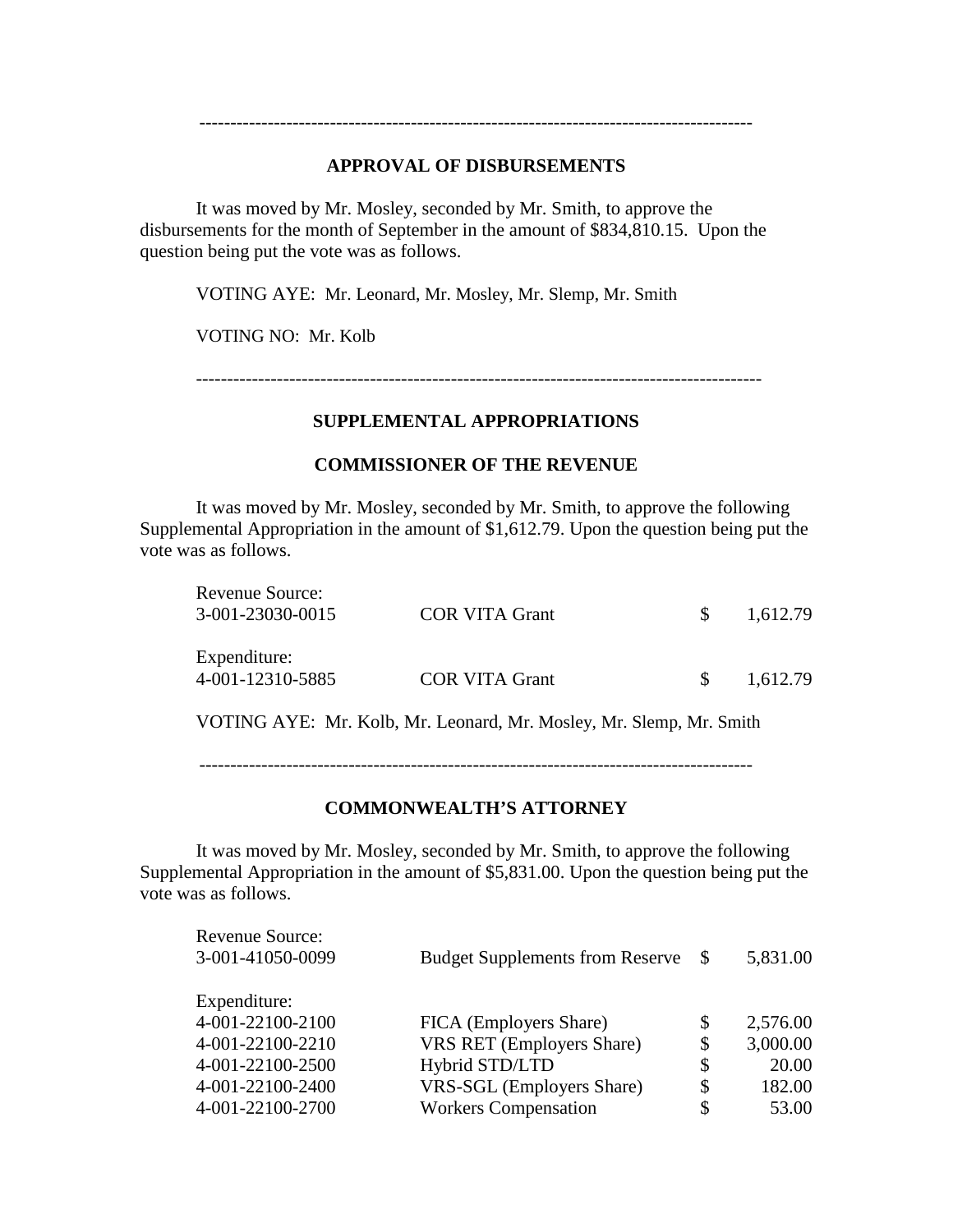VOTING AYE: Mr. Kolb, Mr. Leonard, Mr. Mosley, Mr. Slemp, Mr. Smith

-----------------------------------------------------------------------------------------

# **QUARTERLY APPROPRIATIONS**

It was moved by Mr. Mosley, seconded by Mr. Kolb, to approve Resolution 21- 018. Upon the question being put the vote was as follows.

VOTING AYE: Mr. Kolb, Mr. Leonard, Mr. Mosley, Mr. Slemp, Mr. Smith

## **LEE COUNTY BOARD OF SUPERVISORS APPROPRIATIONS RESOLUTION FISCAL YEAR ENDING JUNE 30, 2022 21-018**

**WHEREAS,** the Lee County Board of Supervisors has approved the Headstart Budget, Lee County Public School Budget and Virginia Public Assistance Budget for FY2021-22; and

**WHEREAS,** it is now necessary to appropriate sufficient funds for the contemplated expenditures as they are contained in the Headstart, Lee County Public School and Virginia Public Assistance Budgets;

**NOW, THEREFORE, BE IT RESOLVED,** that the following activities, 25% of the amount shown is appropriated for a 3-month period ending December 31, 2021

## **HEADSTART**

| Federal Funds   | \$1,553,635 |
|-----------------|-------------|
| TOTAL HEADSTART | \$1,553,635 |

## **VIRGINIA PUBLIC ASSISTANCE**

| Federal/State Funds              | \$9,275,139  |
|----------------------------------|--------------|
| Local Funds                      | 1,426,036    |
| TOTAL VIRGINIA PUBLIC ASSISTANCE | \$10,701,175 |

# **LEE COUNTY PUBLIC SCHOOLS**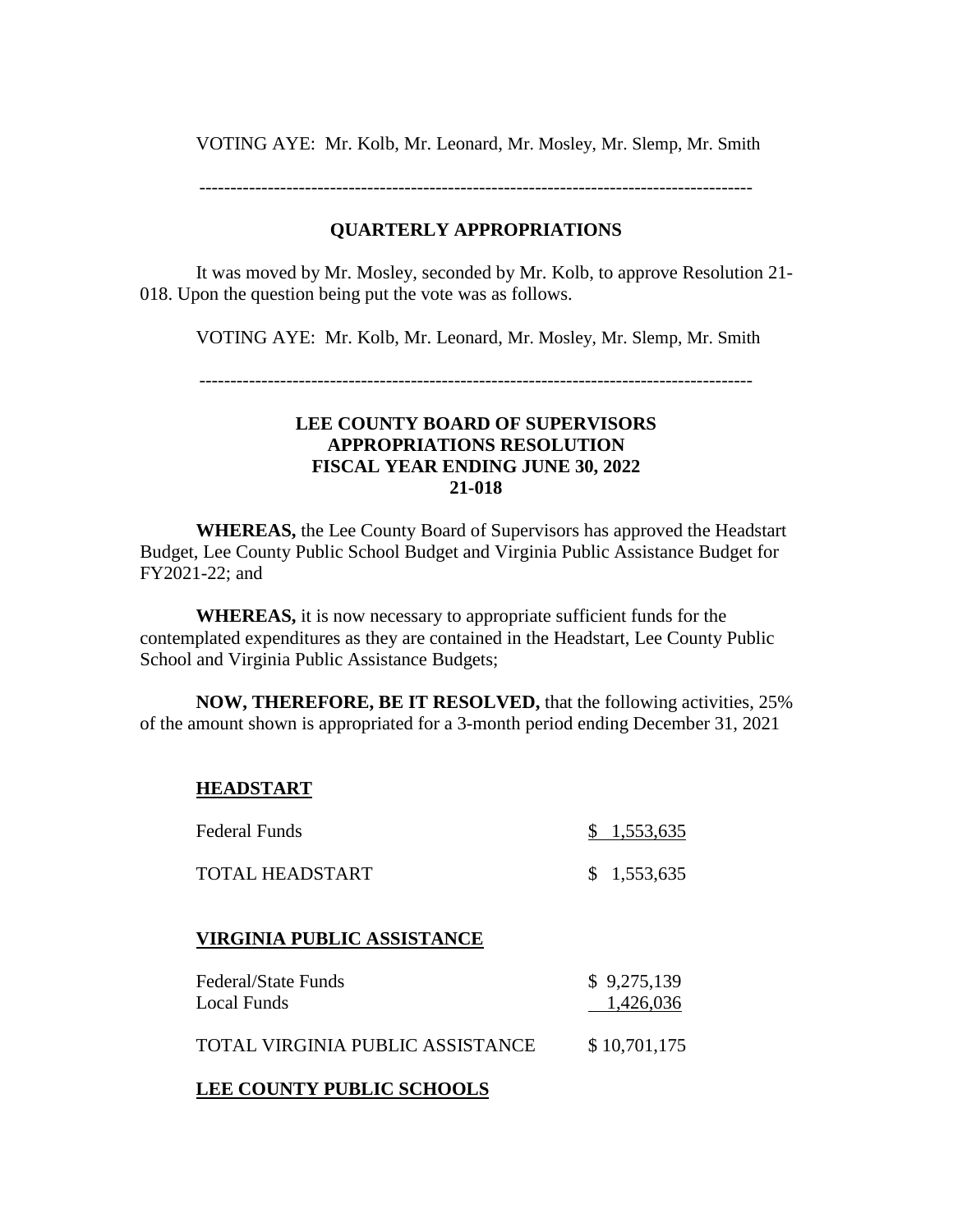| Federal, State & Other Funds    | \$41,163,965 |
|---------------------------------|--------------|
| Local Funds                     | 4,975,422    |
| TOTAL LEE COUNTY PUBLIC SCHOOLS | \$46,139,387 |

1. The Lee County Treasurer is hereby authorized and directed to transfer sums as needed to meet expenses already incurred. The transfer will be from the General Fund to the Headstart, Public School and Virginia Public Assistance funds and will not exceed the foregoing one and three months appropriations.

The Lee County Treasurer is also directed to revert all unexpended balances of the Headstart, Public School and Virginia Public Assistance Funds to the General Fund as of the beginning and ending of Fiscal Year 2021-2022.

# **TOTAL FY 2021-22 BUDGET \$74,581,344**

-----------------------------------------------------------------------------------------

# **NEW BUSINESS**

## **BOARD APPOINTMENTS**

## **LONESOME PINE OFFICE ON YOUTH**

It was moved by Mr. Mosley, seconded by Mr. Smith, to table this appointment. Upon the question being put the vote was as follows.

VOTING AYE: Mr. Kolb, Mr. Leonard, Mr. Mosley, Mr. Slemp, Mr. Smith

-----------------------------------------------------------------------------------------

The Chairman called a five minute recess.

-----------------------------------------------------------------------------------------

## **TOURISM COMMITTEE**

It was moved by Mr. Mosley, seconded by Mr. Kolb, to appoint Bryan Hogan to an un-expired term on the Tourism Committee. Mr. Hogan's term will expire September 30, 2022. Upon the question being put the vote was as follows.

VOTING AYE: Mr. Kolb, Mr. Leonard, Mr. Mosley, Mr. Slemp, Mr. Smith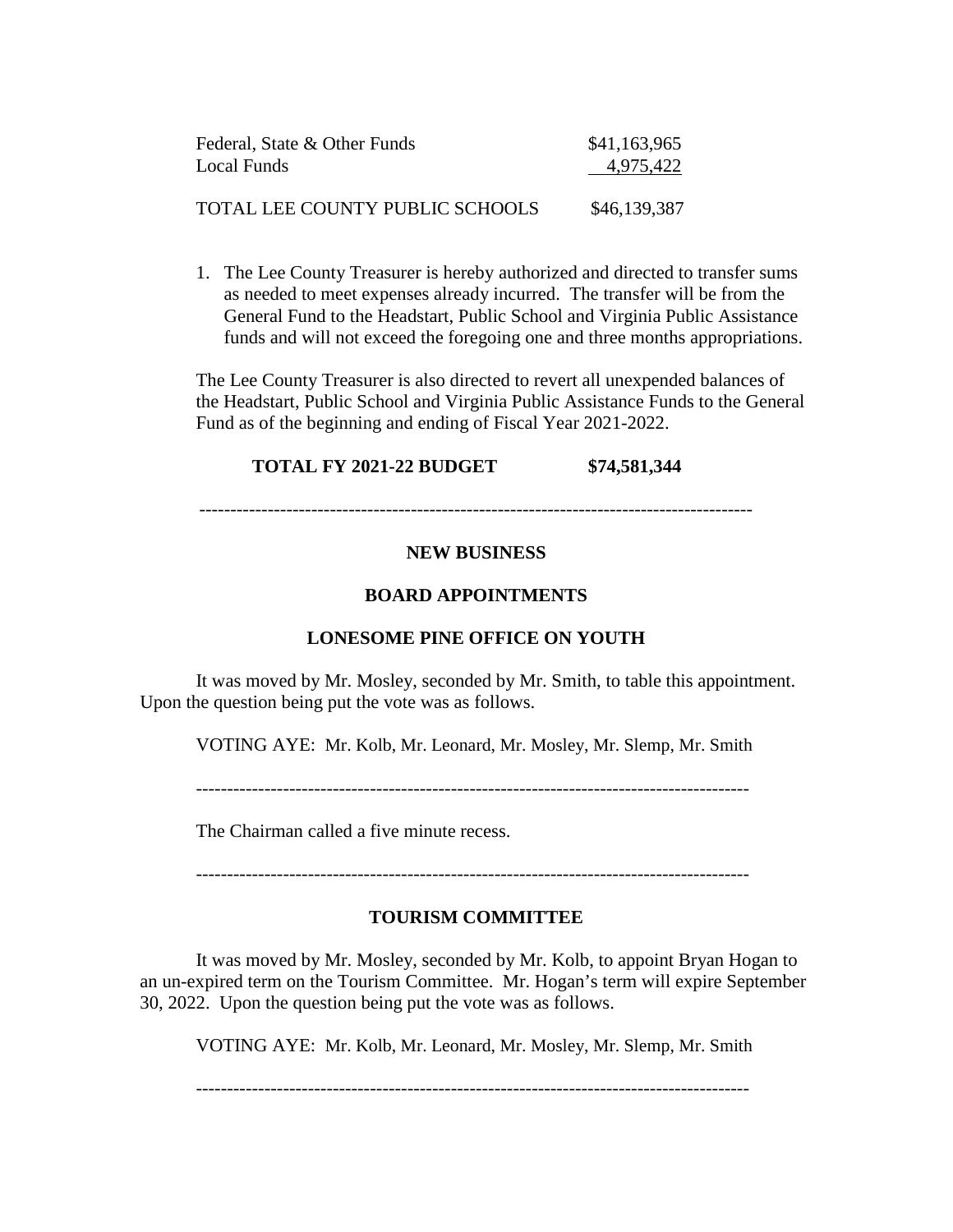It was moved by Mr. Slemp, seconded by Mr. Mosley, to re-appoint Charles Slemp to a term on the Tourism Committee. Mr. Slemp's term will expire December 31, 2023. Upon the question being put the vote was as follows.

VOTING AYE: Mr. Kolb, Mr. Leonard, Mr. Mosley, Mr. Slemp, Mr. Smith

-----------------------------------------------------------------------------------------

## **SOUTHWEST VIRGINIA RECYCLING AND SOLID WASTE WORKING GROUP**

Mr. Poe stated that over the past two years, stakeholders from several southwest Virginia localities have been meeting and discussing issues regarding recycling, feasibility and markets and solid waste in general. As an outgrowth of these discussions the group feels the need to form a more organized group with appointments of a voting member from each locality. Mr. Poe requests the Board consider an appointment to this Working Group that could provide input and perspective from Lee County on both recycling and solid waste in general.

-----------------------------------------------------------------------------------------

It was moved by Mr. Mosley, seconded by Mr. Smith, to appoint Gary Collingsworth to a three-year term on the Southwest Virginia Recycling and Solid Waste Working Group. Mr. Collingsworth's term will expire September 30, 2024. Upon the question being put the vote was as follows.

VOTING AYE: Mr. Kolb, Mr. Leonard, Mr. Mosley, Mr. Slemp, Mr. Smith

# **SCHOOL BOARD REQUESTS FOR SUPPLEMENTAL AND RE-APPROPRIATIONS**

Mr. Poe stated that the School Board is requesting a supplemental appropriation of \$6,135,915.58 and a re-appropriation of \$1,813,059.23 to the current fiscal year. Due to the dollar amount, this will require a public hearing prior to approval. Since the time of this request, the School Board has been awarded additional money through Elementary and Secondary School Emergency Relief and a Rural Development Distance Learning and Telemedicine Grant in the amount of \$12,089,584.89, for a total of \$18,225,500.47.

The School Board is also returning \$28,401.00 in local funds from the Fiscal Year ending June 30, 2021. Per the two Board's prior agreement, two-thirds of this amount, \$18,934.00 is requested to be transferred to the School Board Capital Reserve Fund with the balance, \$9,467.00 reverting to the County General Fund. This request may be approved at this time.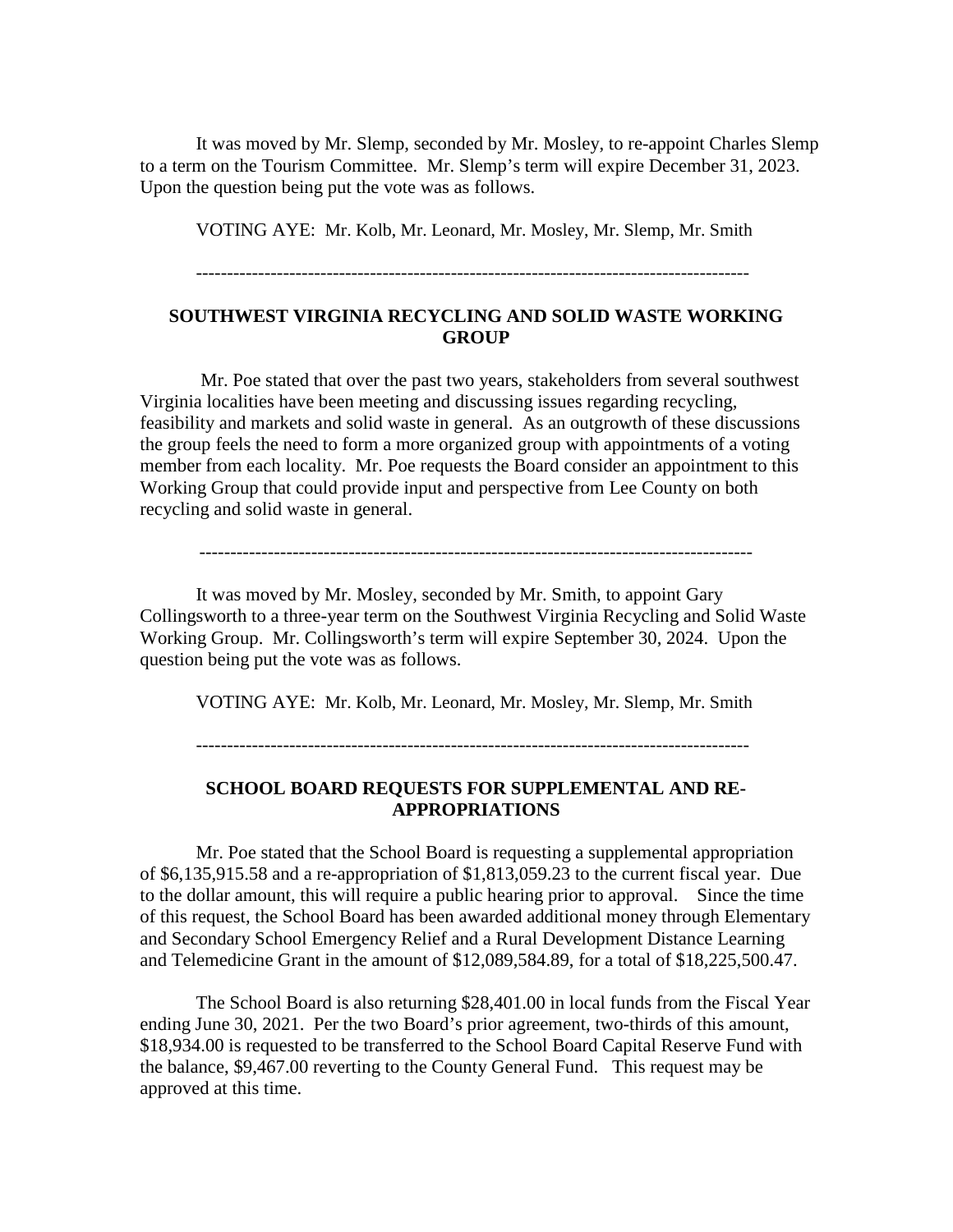It was moved by Mr. Kolb, seconded by Mr. Smith, to approve the return of \$18,934.00 to the School Board Capital Reserve Fund and \$9,467.00 to the County General Fund. Upon the question being put the vote was as follows.

VOTING AYE: Mr. Kolb, Mr. Mosley, Mr. Leonard, Mr. Slemp, Mr. Smith

-----------------------------------------------------------------------------------------

It was the consensus of the Board to hold a public hearing for the Supplemental Appropriation and Re-appropriation.

-----------------------------------------------------------------------------------------

#### **WORKFORCE DEVELOPMENT REQUEST FOR ARPA FUNDING**

Mr. Poe stated that the Southwest Virginia Workforce Development Board is requesting ARPA funding from all their participating localities to fund three separate programs with regard to workforce training and support. The three programs are Cars to Work, Youth Services and Small Business Expansion Empowerment. Their request is for a total of \$300,000.00.

-----------------------------------------------------------------------------------------

It was moved by Mr. Kolb, seconded by Mr. Mosley, to table this matter until the workshop. Upon the question being put the vote was as follows.

VOTING AYE: Mr. Kolb, Mr. Mosley, Mr. Leonard, Mr. Slemp, Mr. Smith

-----------------------------------------------------------------------------------------

## **POLICE VEHICLE BIDS**

Mr. Poe reported that the County solicited bids for three new police cruisers through advertising and direct solicits. There was only one bid received from Freedom Ford in Wise, Virginia, in the amount of \$37,344.38 each for a 2022 Ford SUV.

-----------------------------------------------------------------------------------------

It was moved by Mr. Leonard, seconded by Mr. Kolb, to accept the bid from Freedom Ford for three new police cruisers in the amount of \$37,344.38 each. Upon the question being put the vote was as follows.

VOTING AYE: Mr. Kolb, Mr. Mosley, Mr. Leonard, Mr. Slemp, Mr. Smith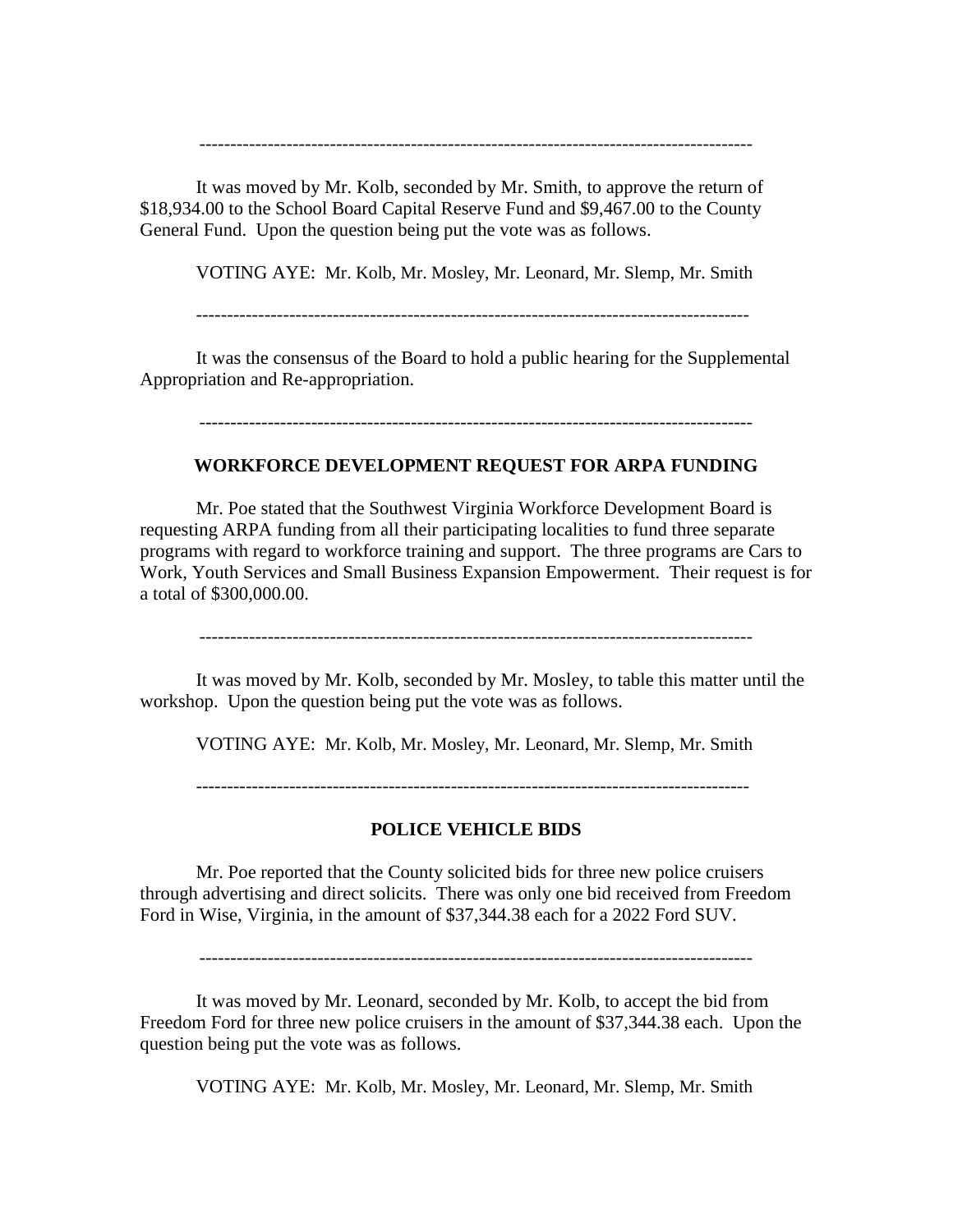# **JET A FUELING SYSTEM**

-----------------------------------------------------------------------------------------

Mr. Poe reported that proposals for a Jet A Fueling System at the airport have been received, and he request this matter be taken into closed session.

-----------------------------------------------------------------------------------------

# **NEW SOUND SYSTEM AND RECORDING SYSTEM FOR GENERAL DISTRICT COURTROOM**

Mr. Poe reported that recently been seeking quotes for a new sound and recording system for the courtroom. One vendor came and looked at the job but has never gotten back with us on pricing. He stated that he received two quotes from BIS Digital who installed the new system in the Circuit Courtroom. Option Two uses traditional analog technology with a total cost of \$13,250.00. Option One would run with IP network cables and send audio to a managed software package, this option would allow for expansion in the future for video conferencing and presentations at a cost of \$15,999.00. Mr. Poe recommends option one because of the expansion capabilities.

Mr. Kolb asked what is used in Wise and Scott Counties.

-----------------------------------------------------------------------------------------

Mr. Poe stated that he did not know.

-----------------------------------------------------------------------------------------

Mr. Kolb stated he is interested in Mr. Hartley's opinion and suggested forming a committee to make a recommendation.

-----------------------------------------------------------------------------------------

Mr. Poe stated that he knows it is a big cost, but it needs to be upgraded to get better quality.

-----------------------------------------------------------------------------------------

The committee will consist of David Hartley, Jeny Hughes and Dane Poe.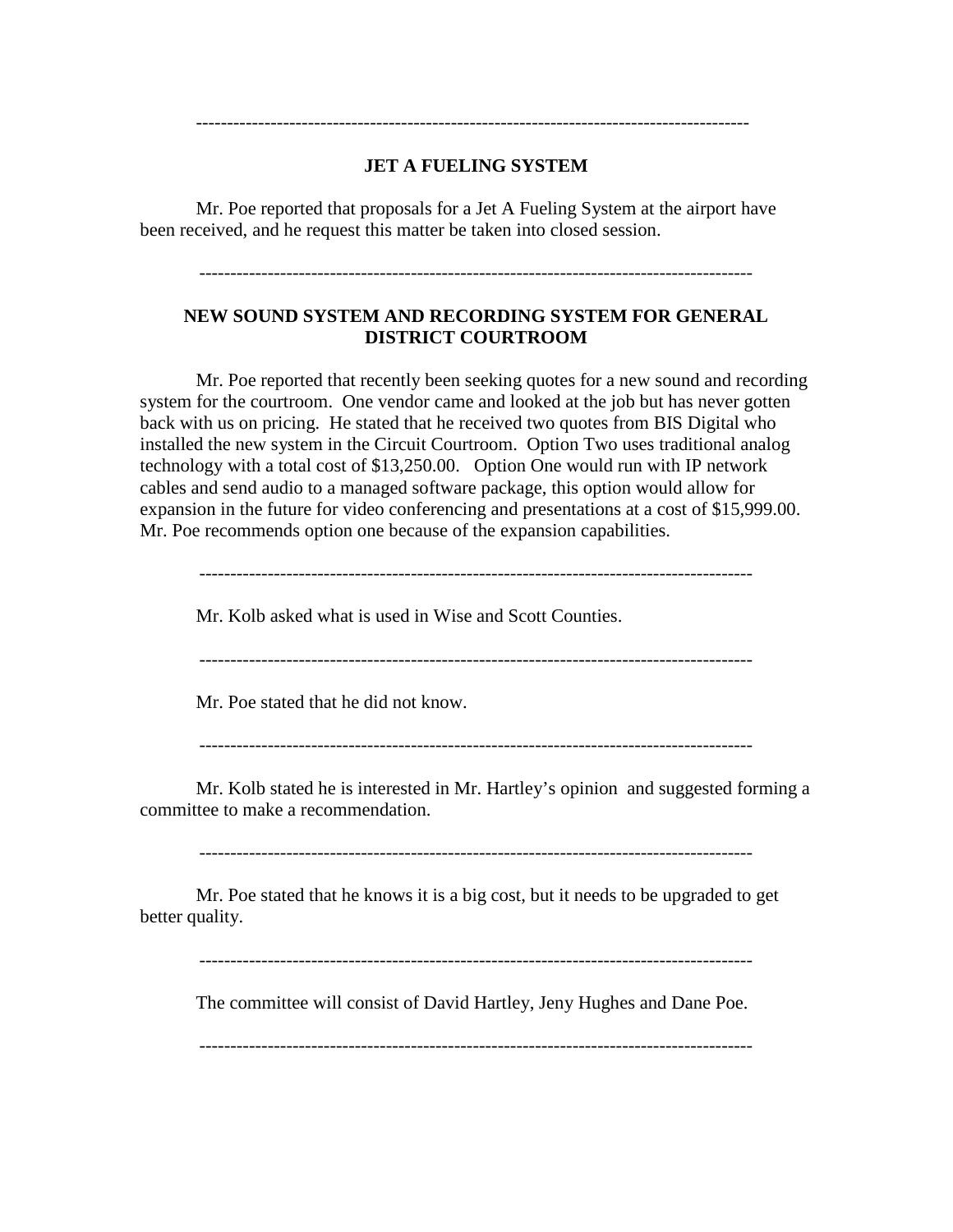It was moved by Mr. Kolb, seconded by Mr. Mosley, to table this matter until next month. Upon the question being put the vote was as follows.

VOTING AYE: Mr. Kolb, Mr. Mosley, Mr. Leonard, Mr. Slemp, Mr. Smith

### **REPORTS AND RECOMMENDATIONS OF THE COUNTY ATTORNEY**

None.

-----------------------------------------------------------------------------------------

#### **REPORTS AND RECOMMENDATIONS OF THE COUNTY ADMINISTRATOR**

#### **SURPLUS SALE UPDATE**

Mr. Poe stated that the surplus property and timber rights sale held on September 18 resulted in a total of \$2,200.00 for the land and \$114,000.00 for the timber.

-----------------------------------------------------------------------------------------

#### **FRIENDS OF THE TOBACCO FESTIVAL REQUEST**

Mr. Poe reported that he received a request from the Friends of the Tobacco Festival asking for sponsorship. Regular sponsorship is \$100.00 and featured sponsorship is \$300.00.

-----------------------------------------------------------------------------------------

Mr. Kolb asked if that could be paid out of the Tourism funds that Bryan Hogan spoke about.

-----------------------------------------------------------------------------------------

Mr. Poe stated that is the Tourism Committee's money and he is unsure if there was Marketing money budgeted for tourism.

-----------------------------------------------------------------------------------------

It was moved by Mr. Kolb, seconded by Mr. Leonard, to approve the \$300.00 sponsorship to be paid out of Tourism Marketing if there was money in the line item; if no money was budgeted it is to be paid out of Board of Supervisors Miscellaneous. Upon the question being put the vote was as follows.

VOTING AYE: Mr. Kolb, Mr. Leonard, Mr. Mosley, Mr. Slemp, Mr. Smith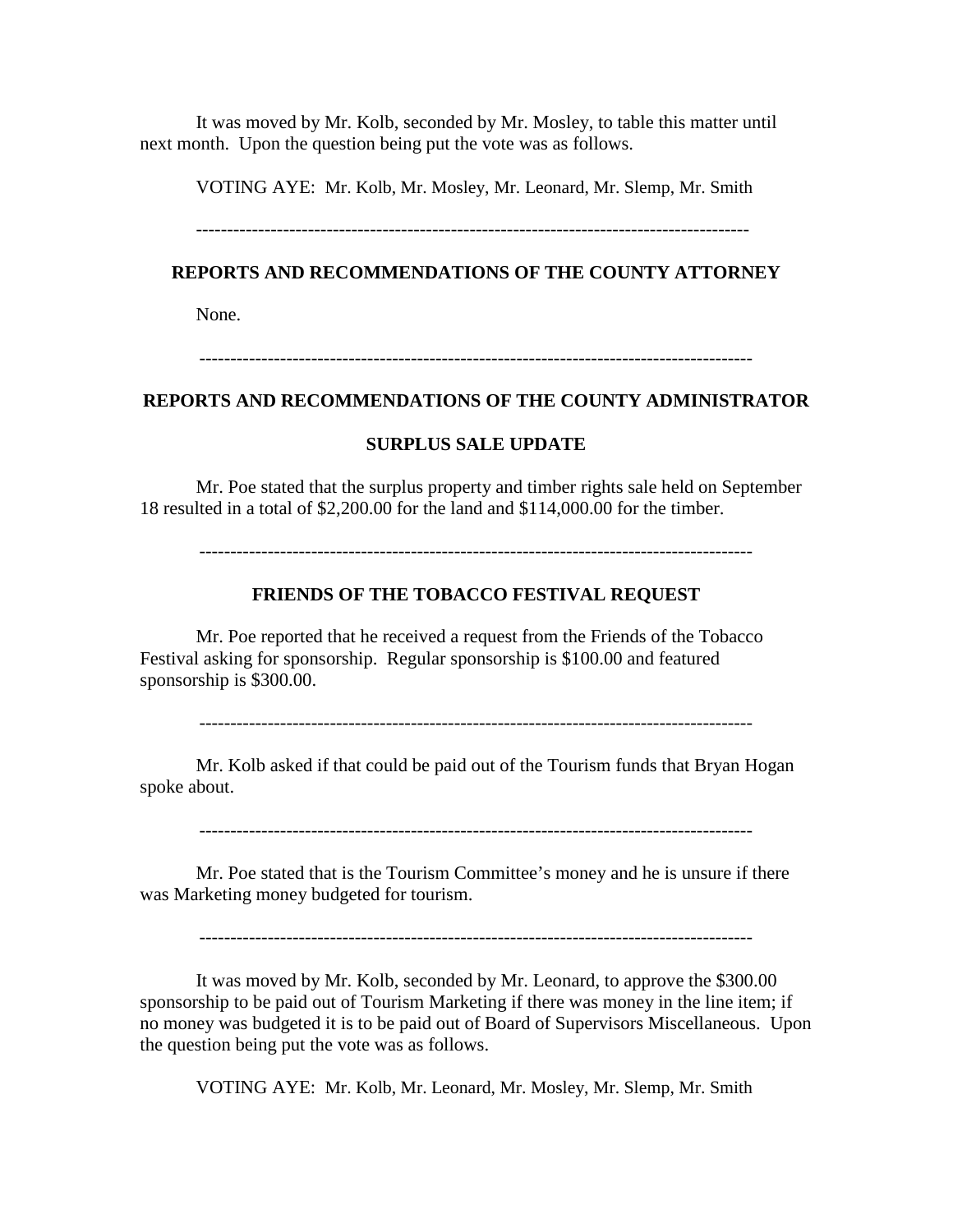# **PROPOSED PARKING LOT**

-----------------------------------------------------------------------------------------

Mr. Poe stated that he has spoken with the engineer about the proposed parking lot and would like to discuss it in closed session.

-----------------------------------------------------------------------------------------

#### **PENNINGTON GAP WOMAN'S CLUB**

Mr. Poe stated that the Pennington Gap Woman's Club has been approved as a sponsor for Wreaths Across America. The club members plan to raise money to purchase a wreath for every Lee County Veteran buried in Mountain Home National Cemetery.

-----------------------------------------------------------------------------------------

#### **REPORTS AND RECOMMENDATIONS OF THE BOARD**

Mr. Smith stated that he would like to recognize Elydale Middle School for being awarded the 2021 National Blue Ribbon School award.

-----------------------------------------------------------------------------------------

#### **MARKETING**

Mr. Kolb asked for ideas for marketing the County. People looking to move to the area are looking at school districts and want to know they are sending their children to the best school. Things like that need to be put on social media and websites.

-----------------------------------------------------------------------------------------

#### **AML FUNDING**

Mr. Kolb asked about time frames for the AML money.

-----------------------------------------------------------------------------------------

Mr. Poe stated that would be discussed in closed session.

-----------------------------------------------------------------------------------------

Mr. Kolb asked when applications are due and stated that the County needs to get more involved in the process and let the public know that the money is out there and have input on where the money should go. This is something that the EDA should be working on as well.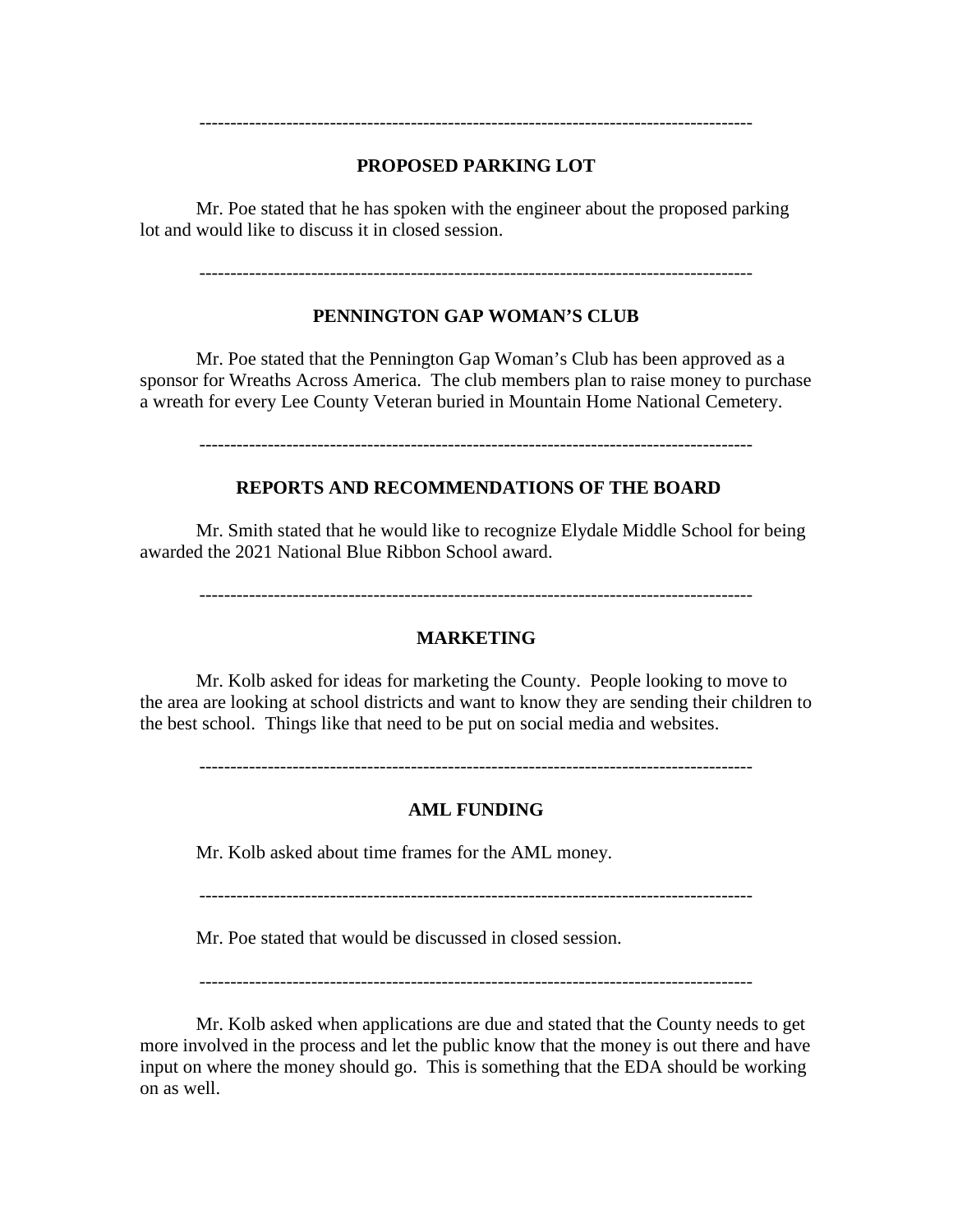Mr. Leonard stated that grant wasn't open to just any property, it has to be a mine site prior to 1977 and there were limited sites in the County.

-----------------------------------------------------------------------------------------

-----------------------------------------------------------------------------------------

Mr. Kolb stated that there were three that were looked at.

-----------------------------------------------------------------------------------------

Mr. Poe stated that there were additional projects that could have qualified but they had to qualify and also be feasible for development.

-----------------------------------------------------------------------------------------

Mr. Kolb stated that there is no way to know what feasible places are without knowing what AML features are out there. He would like to have the public give ideas on what could be done on AML land.

-----------------------------------------------------------------------------------------

#### **RE-MORTAR AND ACID WASH**

Mr. Kolb stated that there was discussion before about re-mortaring and acid washing the Courthouse; he thinks the County may be in position to work on that now.

-----------------------------------------------------------------------------------------

Mr. Poe stated that he spoke with the engineers last week about moving forward with this project and they cautioned on the possibility of ruining the mortar joints if they are hit with too much pressure. This would be a bigger issue on the older side of the Courthouse.

-----------------------------------------------------------------------------------------

Mr. Kolb asked if the re-mortar needs to take place first.

-----------------------------------------------------------------------------------------

Mr. Poe stated that he thinks the washing would need to take place first, but he would double check with the engineers.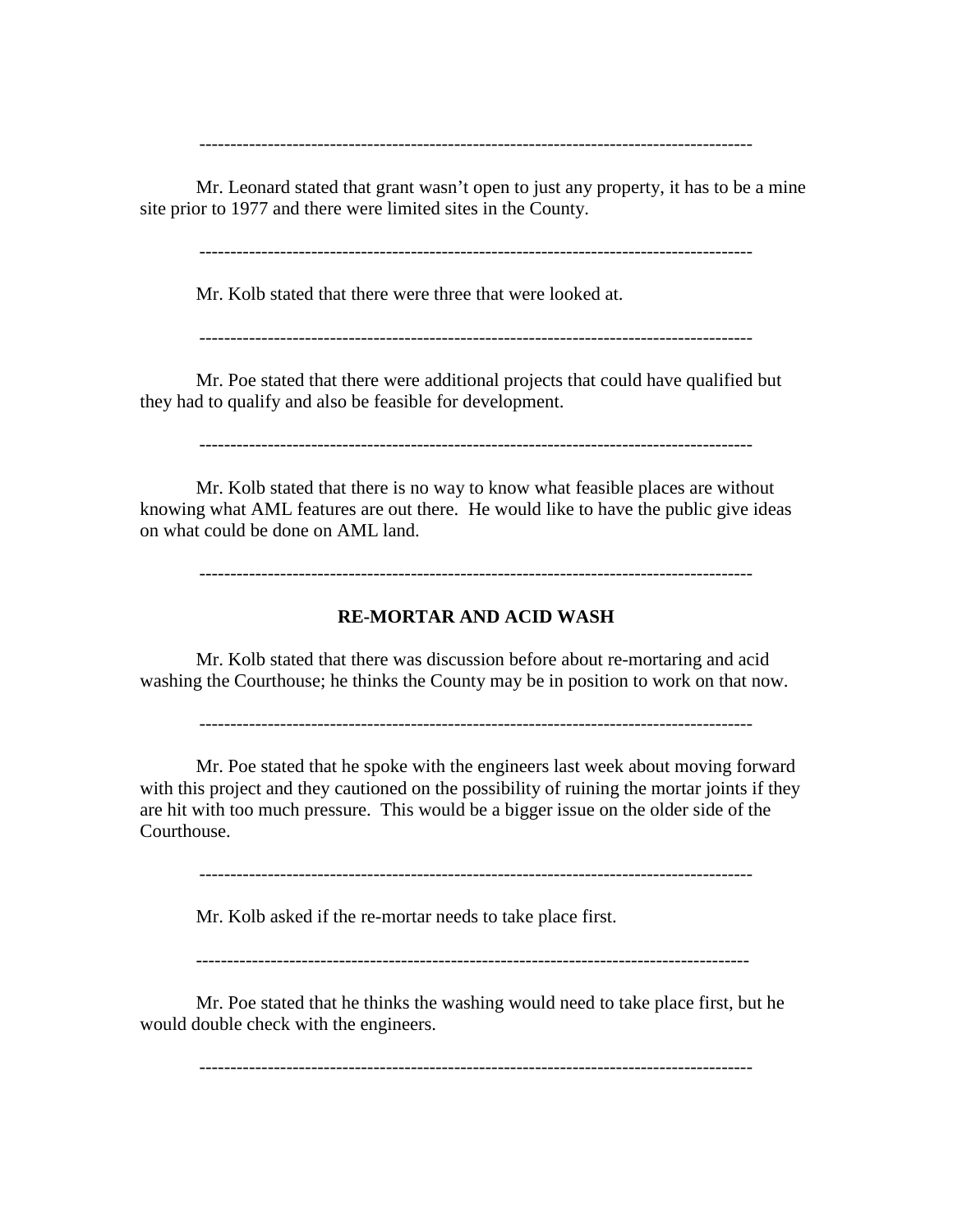#### **GETTING A VOICE INTO THE COMMUNITY**

Mr. Leonard stated that the County needs to get a voice into the communities so people can understand what the County is working on, tourism information or any project that is going on. There needs to be a way to get the site working to the County's advantage and getting word out to the community.

-----------------------------------------------------------------------------------------

Mr. Kolb asked if there was something in particular Mr. Leonard wanted to see with the website.

Mr. Leonard stated that we are probably doing as well as we can, but it could use more color, make it a little flashier and have more options and more links.

-----------------------------------------------------------------------------------------

Mr. Kolb asked about the status of the EDA's website.

Mr. Poe stated that he does not know about the EDA's website. He cautioned about loading too much on the County's page. If it is getting tourism information out there, it would be better to have that information on the Tourism Facebook page.

-----------------------------------------------------------------------------------------

Mr. Kolb stated that overall it comes down to marketing the County. There needs to be a better way of pushing out information on events going on in Lee County. The Facebook page only has 577 friends, and most of them are his friends. There are not many shares or many likes and we need to do better. There are 29 houses for sale in Lee County and there is an excellent opportunity to have people moving into Lee County and it needs to be marketed better.

#### **CLOSED SESSION**

-----------------------------------------------------------------------------------------

It was moved by Mr. Kolb, seconded by Mr. Mosley, to enter Closed Session pursuant to Code Section 2.2-3711 A.1., Discussion, consideration or interviews of prospective candidates for employment; assignment, appointment, promotion, performance, demotion, salaries, disciplining or resignation of specific public officers, appointees or employees of any public body, 2.23711 A.6., The investing of public funds where competition or bargaining is involved, where, if made public initially, the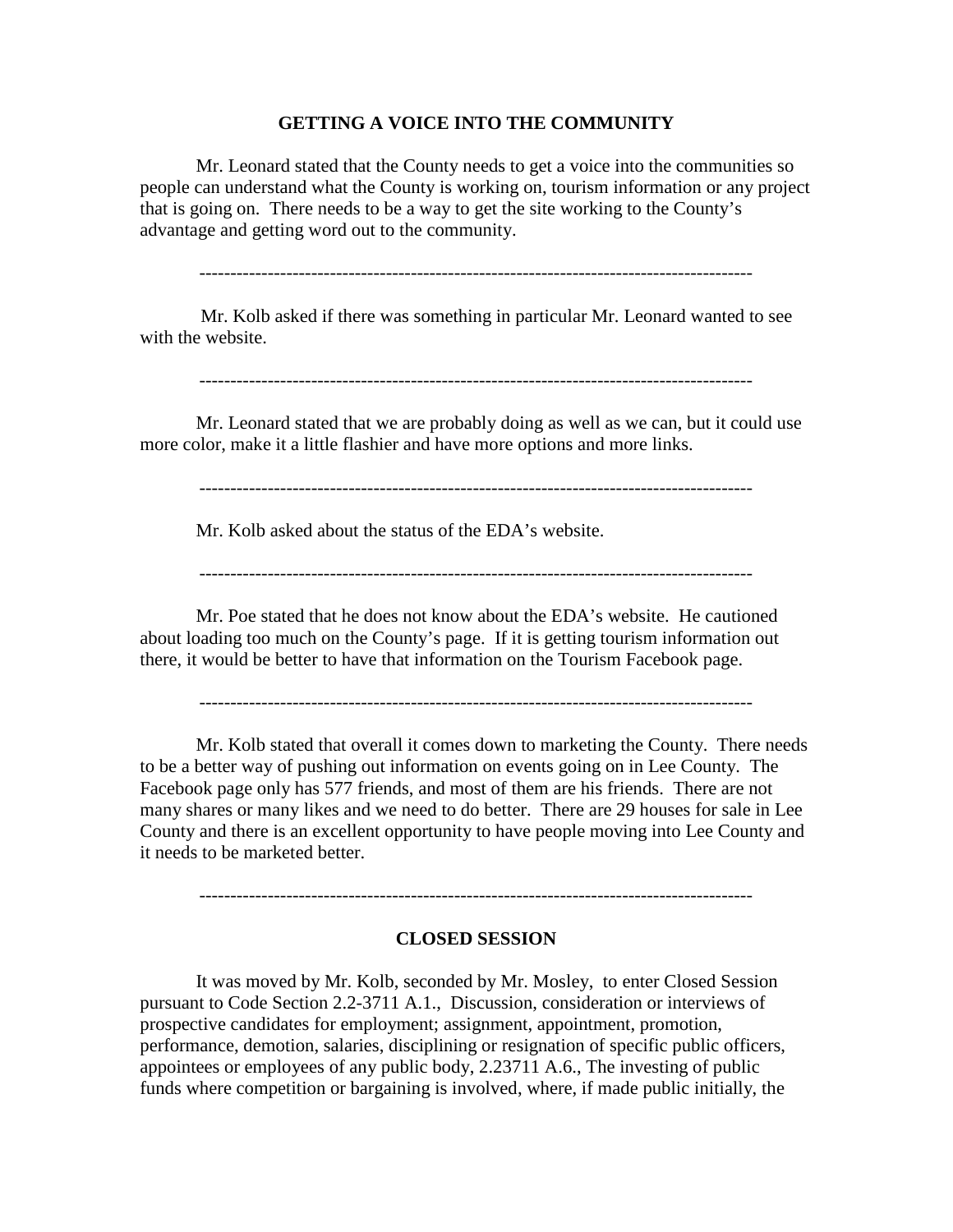financial interest of the governmental unit would be adversely affected, 2.23711 A.8, Consultation with legal counsel employed or retained by a public body regarding specific legal matters requiring the provision of legal advice by such counsel. Nothing in this subdivision shall be construed to permit the closure of a meeting merely because an attorney representing the public body is in attendance or is consulted on a matter, and 2.23711 A.29., Discussion of the award of a public contract involving the expenditure of public funds, including interviews of bidders or offerors, and discussion of the terms or scope of such contract, where discussion in an open session would adversely affect the bargaining position or negotiating strategy of the public body. Upon the question being put the vote was as follows.

VOTING AYE: Mr. Kolb, Mr. Leonard, Mr. Mosley, Mr. Slemp, Mr. Smith

-----------------------------------------------------------------------------------------

Mr. Slemp left the meeting at 8:19 p.m.

-----------------------------------------------------------------------------------------

Mr. Slemp returned to the meeting at 8:24 p.m.

Mr. Mosley left the meeting at 8:39 p.m.

It was moved by Mr. Slemp, seconded by Mr. Kolb, to exit Closed Session. Upon the question being put the vote was as follows.

VOTING AYE: Mr. Kolb, Mr. Leonard, Mr. Slemp, Mr. Smith

------------------------------------------------------------------------------------------

# **CERTIFICATE OF CLOSED SESSION**

**WHEREAS,** the Lee County Board of Supervisors has convened a Closed Meeting on this date pursuant to an affirmative recorded vote and in accordance with the provision of the Virginia Freedom of Information Act; and

**WHEREAS,** Section 2.2-3711 of the Code of Virginia requires a Certification by this Lee County Board of Supervisors that such Closed Meeting was conducted within Virginia law;

**NOW, THEREFORE, BE IT RESOLVED,** that the Lee County Board of Supervisors hereby certified that, to the best of each member's knowledge, (i) only public